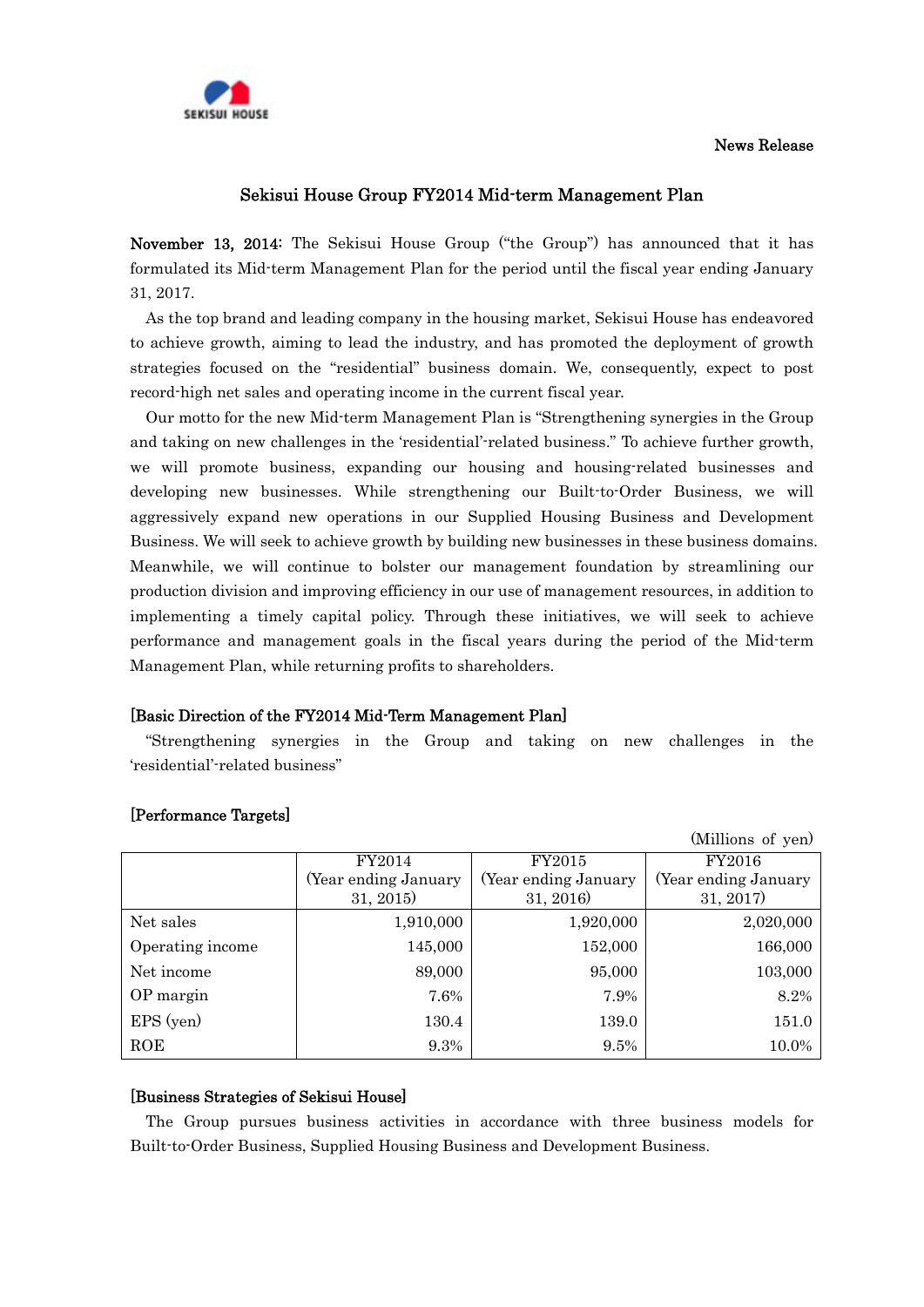

#### <Built-to-Order Business>

We aim to expand sales of high-end and mid-range products mainly by developing new products in the IS SERIES, including IS STAGE, our flagship product. Meanwhile, we will promote sales of Zero Energy Houses (Green First Zero of Sekisui House, Ltd.), which will contribute to the mitigation of global warming and energy problems as part of our social agenda. To meet the needs for rental housing and multifamily housing associated with the increase of the inheritance tax, we will enhance our 3- and 4-story houses that use our original β system construction method, which gives us an advantage, and will promote our Custom Detached Houses Business and Rental Housing Business.

#### <Supplied Housing Business>

We will strengthen our remodeling business (large-scale renovations) for custom detached houses and rental housing and, at the same time, develop new businesses, including the renovation of condominiums. To promote the distribution of quality housing, we will aggressively develop our SumStock business.

In response to an emerging full-fledged aged society, we have established subsidiary Sekiwa Grand Mast, Ltd., which will focus on elderly housing with supportive services to expand sales in the business.

#### <Development Business>

We will actively promote sales in our Houses for Sale Business, carefully choosing land for development and creating high-quality communities and towns whose asset value will likely increase. In our Urban Redevelopment Business, the establishment of Sekisui House Reit, Inc. has enabled us to develop a new exit strategy. We will seek to make a profit by increasing the asset turnover ratio. In our Overseas Business, we will promote local brand building to establish a stable business base.

### [Shareholder Return Policy]

Our basic policy on profit distribution is that in order to realize a high level of profit sharing while maintaining sound management over the medium- and long-term, we will aim at an average dividend payout ratio of 40% or higher over the medium- and long-term.

By putting into perspective future business opportunities based on earnings and cash flow situations and the behavior of the domestic economy and market environment each year, we will make every effort to increase shareholder returns through the improvement of asset efficiency, including share buybacks and retirement of treasury stocks if and when deemed appropriate.

Under the above basic policy, we will have a total shareholder return ratio of 60%, combining an average dividend payout ratio of 40% and share buybacks, which will be around 20% of net income.